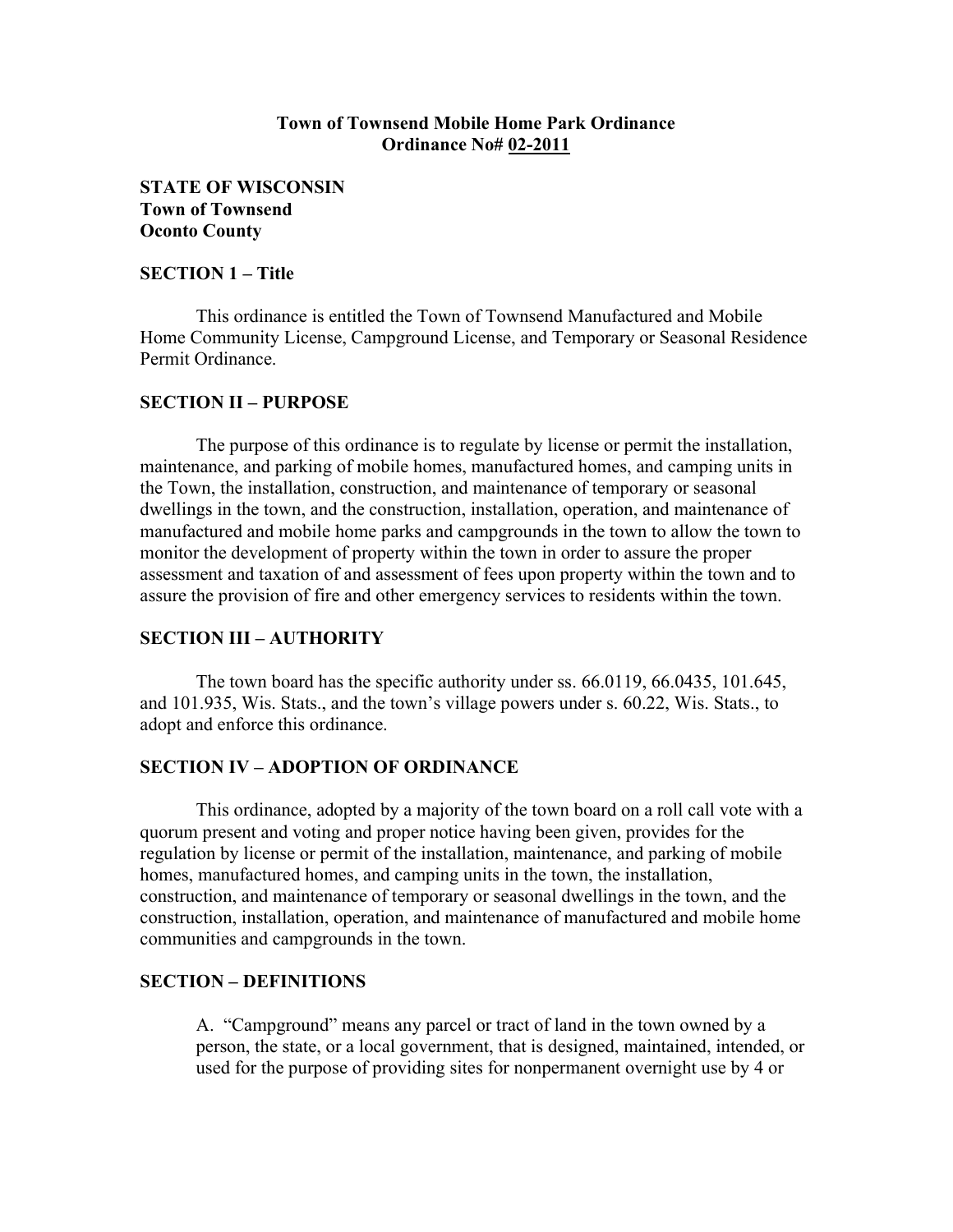more camping units, or by one to 3 camping units if the parcel or tract of land is represented as a campground.

B. "Camping unit" means any portable device, no more than 400 square feet in area, used in the town as a temporary or seasonal dwelling, including but not limited to a camping trailer, motor home, bus, van, truck, or tent.

C. "Closed construction" means any building, building component, assembly, or system manufactured in such a manner that it cannot be inspected before installation at the building site without disassembly, damage, or destruction.

D. "Manufactured and mobile home community" means a facility in the town where 2 or more of any combination of mobile homes, manufactured homes, manufactured dwellings, or camping units are installed or parked on a parcel for dwelling or sleeping purposes regardless of whether any charge is made for the accommodation unless waived in writing by the town board.

c. 1. "Manufactured dwelling" means any structure or component of a structure that is intended for use as a dwelling and is any of the following:

a. Of closed construction that is fabricated or assembled on site or off site in manufacturing facilities for installation, connection, or assembly and installation at the building site; or

b. Of open construction that is made or assembled in manufacturing facilities away from the building site for installation, connection, or assembly and installation on the building site and for which certification is sought by the manufacturer.

## c. 2. "Manufactured dwelling" would include any the following:

- a. A building of open construction that is not subject to paragraph 1. b.
- b. A single-double-width manufactured home or mobile home.
- c. A camping unit.

F. 1. "Manufactured home" means a structure that is designed to be used as a dwelling with or without a permanent foundation and that is certified by the federal Department of Housing and Urban Development as complying with the standards established under 42 USC 5401 to 5425 and includes any additions, attachments, annexes, foundations, and appurtenances.

- 2. "Manufactured home" does not include any of the following:
	- a. A Manufactured dwelling.
	- b. A camping unit.

G. "Mobile home" means a vehicle manufactured or assembled before June 15, 1976, designed to be towed as a single unit or in sections upon a highway by a motor vehicle and equipped and used, or intended to be used, primarily for human habitation, with walls of rigid, uncollapsible construction, which has as overall length in excess of 45 feet. "Mobile home" includes the mobile home structure, its plumbing, heating, air conditioning and electrical systems, all appliances and all other equipment carrying a manufacturer's warranty, and any additions, attachments, annexes, foundations, and appurtenances. "Mobile home" does not include any camping unit.

H. "Motor home" means a motor vehicle designed to be operated upon a highway for use as a temporary or recreational dwelling and having the same internal characterization and equipment as a mobile home.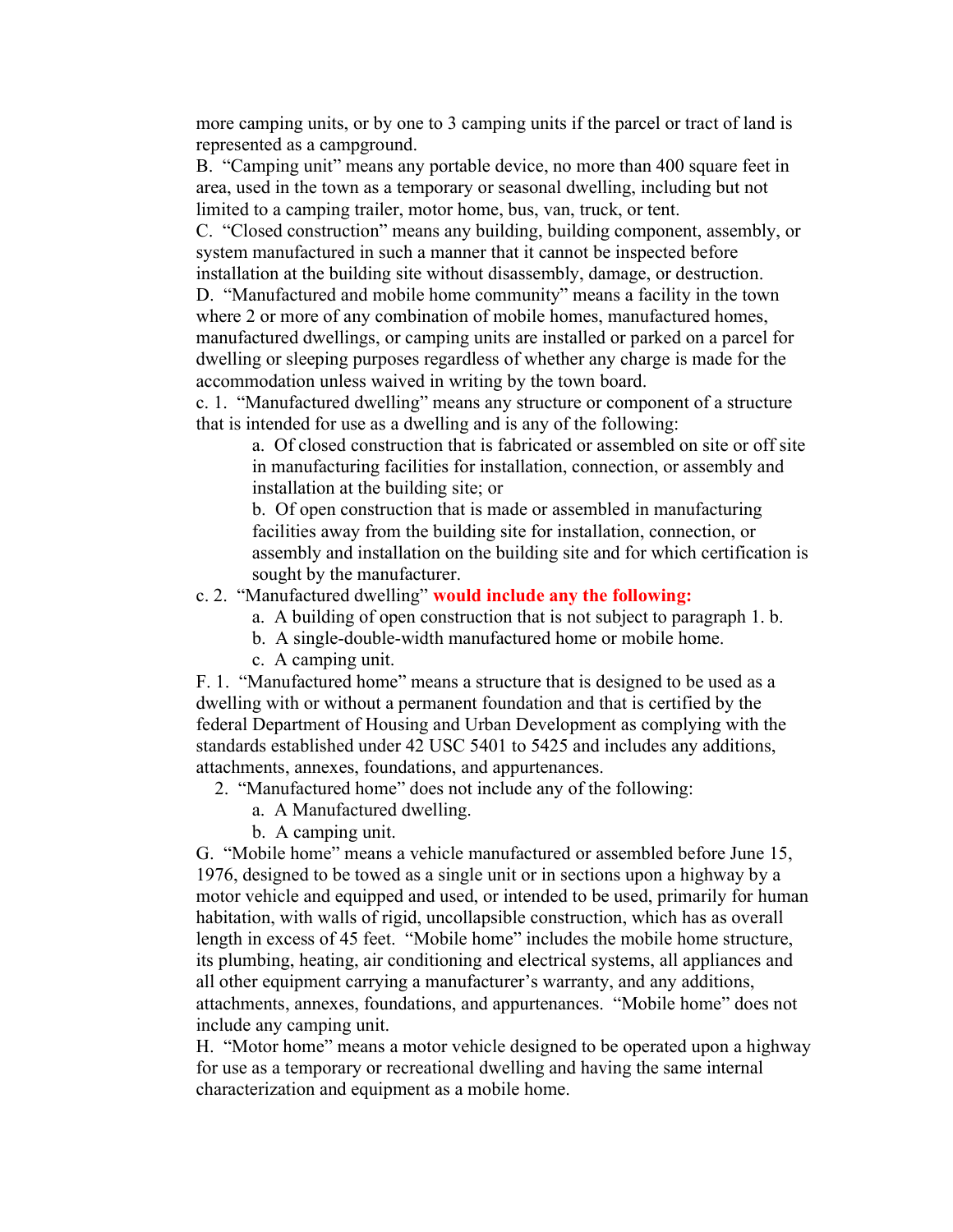I. "Open construction" means any building, building component, assembly, or system manufactured in such a manner that it can be readily inspected at the building site without disassembly, damage, or destruction.

J. "Temporary or seasonal dwelling" means any dwelling, cabin, shack, cottage, manufactured home, manufactured dwelling mobile home, camping unit, or similar structure constructed, installed, parked, or maintained on a parcel of land in the town for temporary or seasonal human habitation, sleeping, lodging, shelter, or living quarters for recreation, camping, hunting, fishing, or travel on a temporary or seasonal basis. "Temporary or seasonal dwelling" does not include any of the following:

1. A structure or dwelling unit that has proper and lawful septic or sewage, water, and electrical connections attached to the dwelling to properly service the projected occupants.

2. A manufactured dwelling, mobile home, manufactured home, or camping unit that is used for permanent and year-round habitation, sleeping, lodging, shelter, or living quarters.

3. Any hotel, tourist rooming house, motel, inn, or bed and breakfast establishment as defined in s. 254.61, Wis. Stats.

4. Any structure or dwelling constructed or installed and in compliance with the one-or 2-family dwelling code adopted under chapter 101 Wis. Stats.

5. A multi-family dwelling unit, including any apartment, town house, condominium, row house, nursing home, jail, prison, or community-based residential facility that has installed, conducted, and maintained sufficient and proper and lawful septic or sewage, water, and electrical connections to properly service the projected occupants of these facilities, as determined in writing by the town board, and with sufficient and proper minimum sleeping room square footage and total square footage to properly service the projected occupants as determined by the town board or its designee.

6. Any dwelling unit used for temporary or seasonal habitation less than days in a calendar year.

K. "Town" means the Town of Townsend in Oconto County, Wisconsin.

L. "Town board" means the board of supervisors for the Town of Townsend, Oconto County, Wisconsin, and includes designees of the board authorized to act for the board.

M. "Town clerk" means the clerk of the Town of Townsend, Oconto County, Wisconsin.

N. "Wis. Stats." Means the Wisconsin Statutes, including successor provisions to cited statutes.

## SECTION V – SUBDIVISION AND NUMBERING OF THIS ORDINANCE

 This ordinance is divided into sections designated by uppercase Roman numerals. Sections may be divided into subsections designated by uppercase letters. Subsections may be divided into paragraphs designated by numbers. Paragraphs may be divided into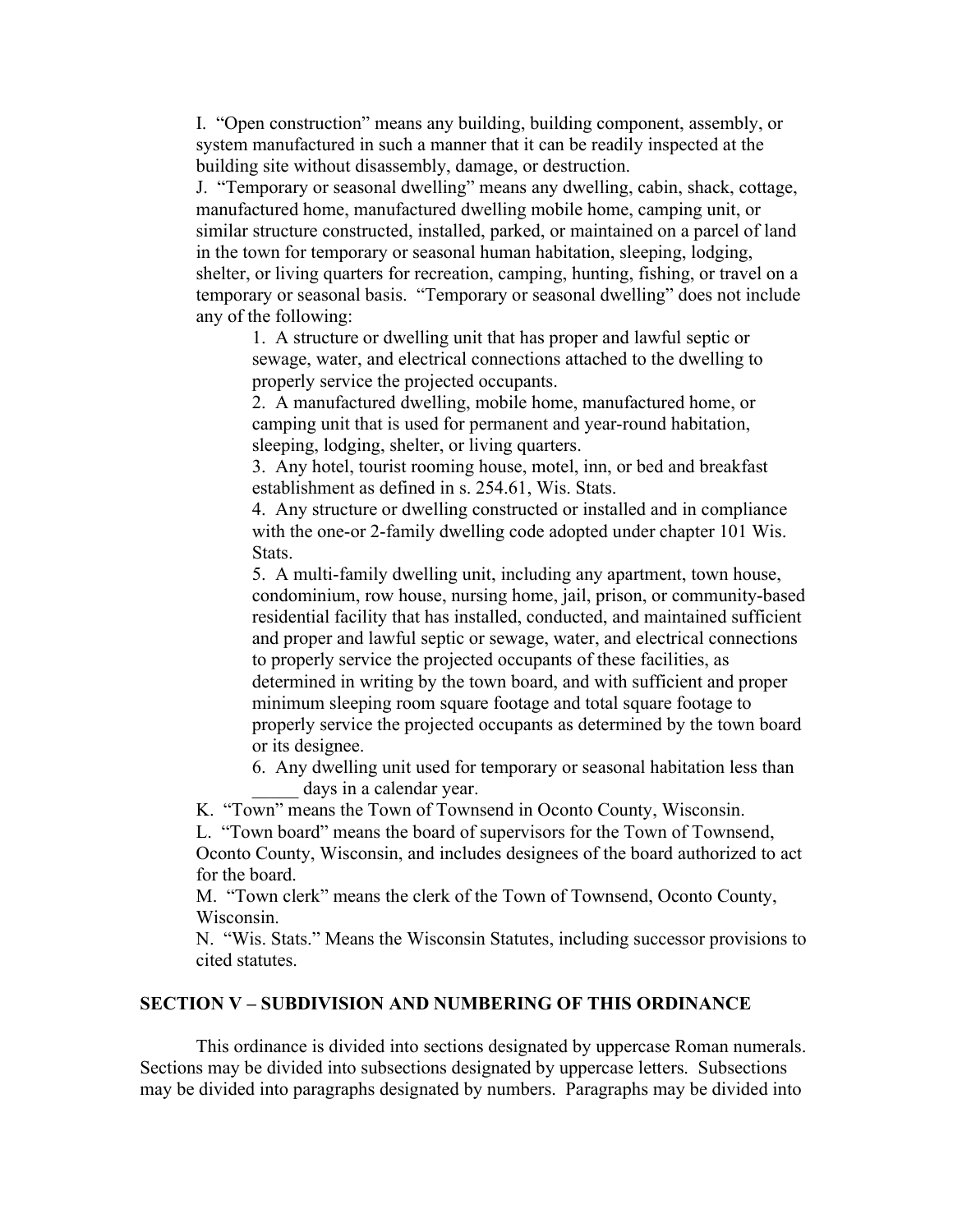subdivisions designated by lowercase letters. Subdivisions may be divided into subdivision paragraphs designated by lowercase Roman numerals. Reference to a "section," "subsection," "paragraph," or "subdivision" includes all divisions of the referenced section, subsection, paragraph, or subdivision.

# SECTION VI – TEMPORARY AND MOBILE DWELLINGS OUTSIDE MANUFACTURED AND MOBILE HOME COMMUNITIES

A. No person on any parcel of land in the town outside of a licensed manufactured and mobile home community may construct, install, park, or otherwise locate, or cause the construction, installation, parking, or other location of, any temporary or seasonal dwelling, manufactured home, or mobile home for more than days in any calendar year without obtaining a Town Building Permit issued pursuant to the Town Building Control Permit Ordinance, any County of Oconto or town zoning ordinance, any town comprehensive plan, any other applicable town ordinances, and all applicable statutes and provisions of the Wisconsin Administrative Code. No person may occupy or permit the occupancy of any temporary or seasonal dwelling, manufactured home, or mobile home, outside of a licensed manufactured or mobile home community, unless a Town Occupancy Permit issued under the Town Building Control Permit Ordinance is issued fort specific temporary or seasonal dwelling, manufactured home, or mobile home.

B. This section does not apply to any of the following:

1. Any mobile home or manufactured home parked temporarily at a place approved in writing by the town board and licensed by the State of Wisconsin to sell manufactured homes or mobile homes.

2. Any camping unit parked or installed in a property licensed campground.

3. Any camping unit occupied for temporary or seasonal habitation outside of a licensed campground if parked or otherwise located on private property in a safe location with the approval of the owner of the property where parked or located for less than days in a calendar year.

4. Any unoccupied camping unit parked or otherwise located outside of a licensed campground if parked or located on private property in a safe location with the approval of the owner of the property where parked or located.

5. Any unoccupied camping unit parked or installed temporarily at a place approved in writing by the town and licensed by the State of Wisconsin to sell camping units in the town.

6. Any temporary or seasonal dwelling residential unit occupied for habitation in the town that is less than 100 square feet or any temporary or seasonal dwelling residential unit parked, installed, and maintained less than days in any calendar year if parked or located on private property in a safe location with the approval or the owner of the property where parked or located.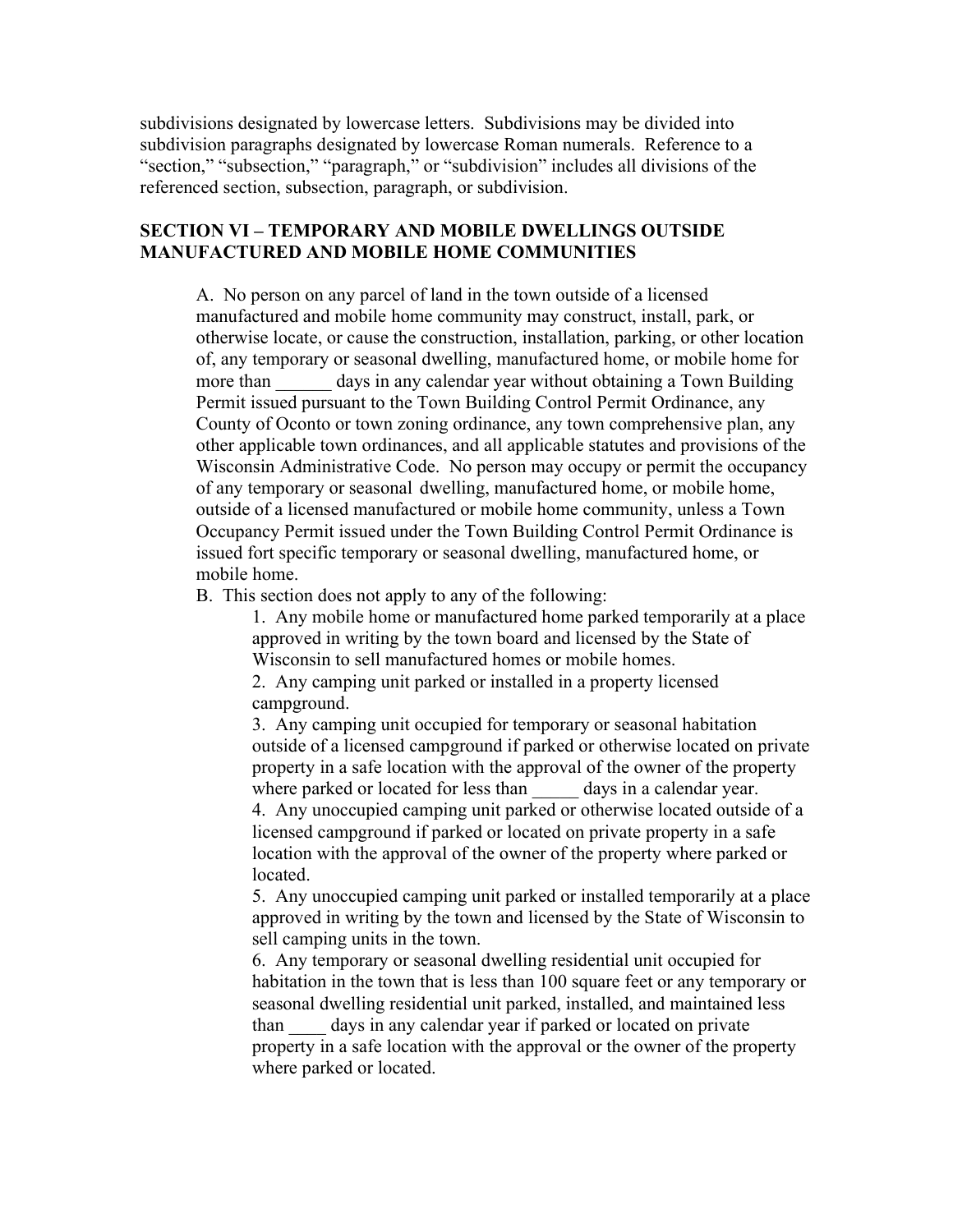#### SECTION VII – MANUFACTURED AND MOBILE HOME COMMUNITIES

A. Except for any manufactured and mobile home community owned or operated by the County of Oconto, no person, after the effective date of this ordinance, may install, operate, or maintain, or cause the construction, installation, operation, or maintenance of, any manufactured and mobile home community in the town unless the owner of the land occupied by the manufactured and mobile home community or the operator of the operator of the manufactured and mobile home community has been issued a Town Manufactured and Mobile Home Community License by the town clerk and has fully paid the annual license fee under s. 66.0435 (3) (a), Wis. Stats., due the town for the calendar year.

B. No person, after the effective date of this ordinance, may construct, install, operate, or maintain, or cause the construction, installation, operation, or maintenance of, a manufactured and mobile home community in the town without compliance with all applicable statutes, provisions of the Wisconsin Administrative Code that are adopted as part of this ordinance by reference, any County of Oconto or town zoning ordinance, any town comprehensive plan, this ordinance, and any other applicable town ordinance.

C. 1. Except as provided in paragraph 2, no person, after the effective date of this ordinance, may install, operate, park, or maintain, or cause the construction, installation, operation, or maintenance of, any manufactured home, manufactured dwelling, mobile home, or camping unit in any manufactured and mobile home community in the town without timely payment of the monthly parking fee as determined under s. 66.0435 (3) (c), Wis. Stats. The manufactured and mobile home community licensee shall collect and timely pay the fee to the town clerk, pursuant to s. 66.0435 (3) (c), Wis. stats. Any manufactured and mobile home community operator or owner who collects monthly permit fees may deduct for administrative expenses 2 percent of the monthly fees collected prior payment to the town clerk. Fees shall be collected by the licensee by the of each month and paid to the town clerk by the of each month. The manufactured and mobile home community licensee is liable for the monthly municipal permit fee for any unit occupying space in the community as well as the owner and occupant of each such unit, except that the licensee is not liable until the licensing authority has failed, in an action under ch. 799, Wis. Stats., to collect the fee from the owner and occupant of the unit.

 2. Paragraph 1 does not apply to any manufactured home, manufactured dwelling, mobile home, or camping unit that is any of the following:

a. An improvement to real property under s. 70.043 (1), Wis. Stats.

b. A recreational mobile home as defined in s. 66.0435 (1) (hm), Wis. stats.

c. A camping trailer as defined in s. 340.01 (6m).

D. Any licensed manufactured and mobile home community operator or owner of land on which a manufactured and mobile home community is located shall timely notify the town clerk of information requested in writing by the town clerk, including the number of all manufactured dwellings, mobile homes, manufactured homes, or camping units installed, parked, or removed at any specific time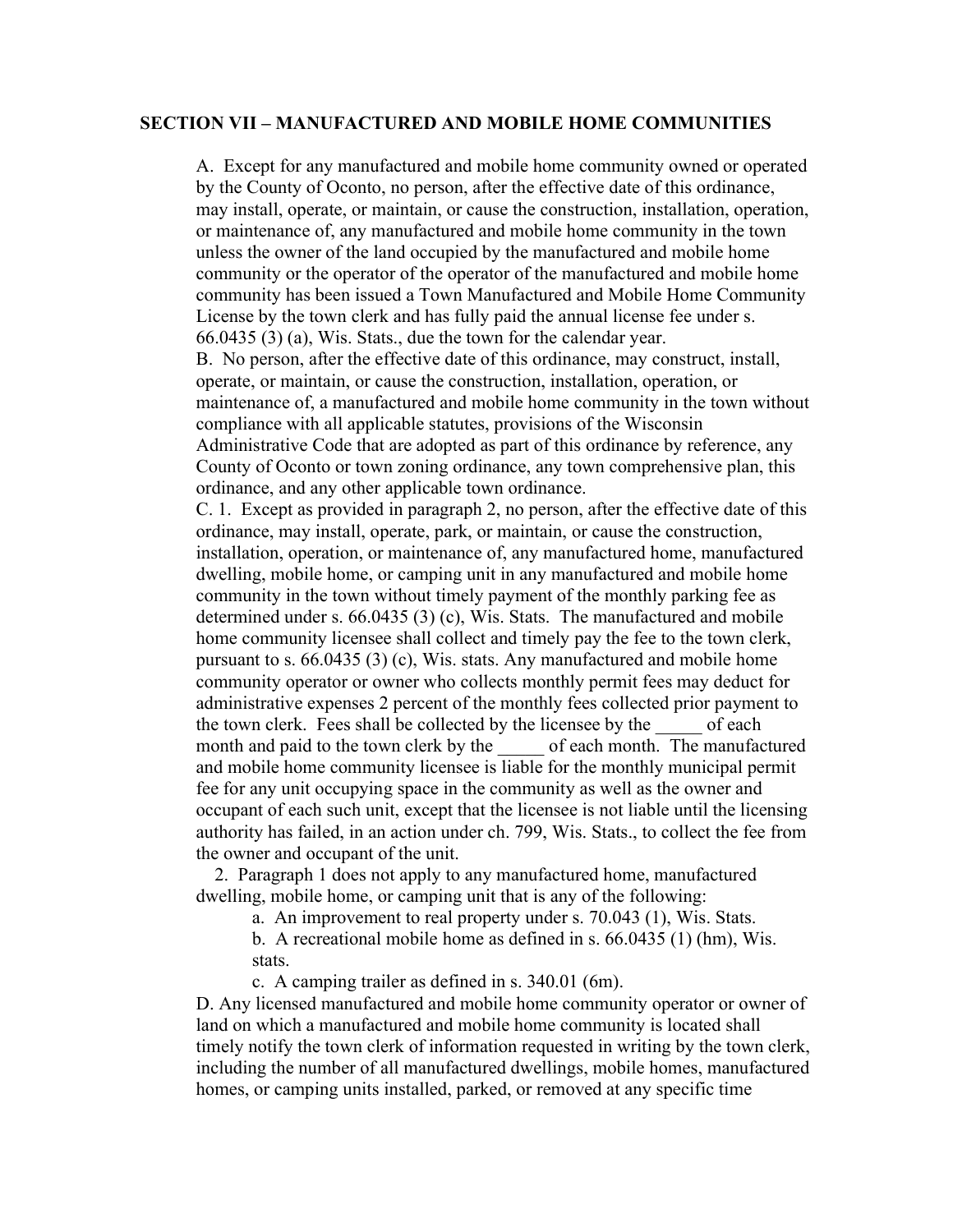periods in the mobile home park. This information shall be provided by the owner of the land or the operator of the manufactured and mobile home community within 5 days after written request from the town clerk. The information requested shall be on a form provided by the town clerk. E. No person may in any manufactured and mobile home community in the town create or maintain, or cause or allow the creation or maintenance of, any public nuisance or a substantial threat or danger to the health or safety of the public, including to those persons who are occupants or tenants of the mobile home park. F. No person, after the effective date of this ordinance, may construct, install, operate, or maintain, or cause the construction, installation, operation, or maintenance of, any manufactured and mobile home community unless the manufactured and mobile home community meets the following minimum construction, installation, and maintenance standards for community and for every mobile home, manufactured home, manufactured dwelling, or camping unit to be installed or maintained in the mobile home park: *[list specific standards]* G. No manufactured and mobile home community, after the effective date of this ordinance, may be occupied at any one time by more than mobile homes, manufactured homes, or camping units, or a combination thereof, installed, maintained, or parked in the manufactured and ,mobile home community. Manufactured dwellings shall be permitted for installation in a manufactured and mobile home community only upon written approval of the town board. No other buildings or structures are to be constructed, installed, or used in the manufactured and mobile home community for living quarters, sleeping, lodging, or any habitation unless approved in writing by the town board. H. The town reserves the right to place special charges or special assessments on the land where the manufactured and mobile home community is located to defray the costs to the town of services and materials to the mobile home park.

### SECTION VIII – CAMPGROUNDS

 No person, after the effective date of this ordinance, may construct, install, operate, maintain, or cause the construction, installation, operation, or maintenance of, a campground without obtaining a Town Campground License. No Town Campground License shall be issued for a campground for which a permit has not been issued by the State of Wisconsin under s. 254.47, Wis. stats.

#### SECTION IX – GENERAL LICENSE AND PERMIT PROVISIONS

A. No person may conduct or cause any activity or use enumerated in this ordinance without a license or permit required in this ordinance.

B. Application for a license or permit under this ordinance shall be made to the town clerk on a form furnished by the town. The application shall contain such information as may be required by the town board.

C. All license or permit fees imposed under this ordinance shall be collected by the town clerk and paid into the town treasury. If a license or permit is denied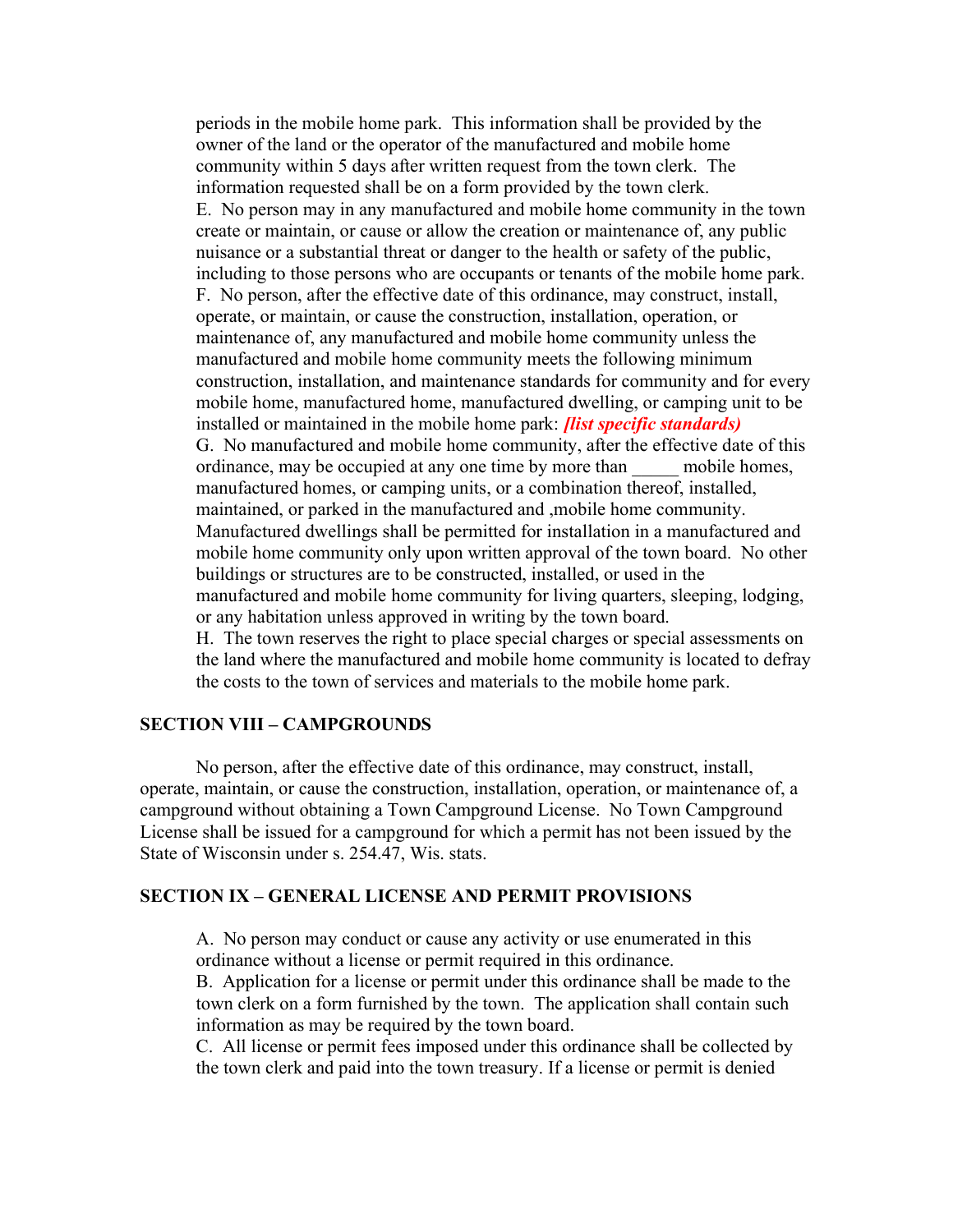after payment of a license fee, the license or permit fee shall be returned to the applicant.

D. A license or permit under this ordinance may be issued by the town clerk, with the approval of the town board. If the town clerk has reasons to believe that the applicant is not a fit person to be granted the license or permit, that the conduct, use or activity is not in compliance with federal or state law or regulations or any county, extraterritorial, or town ordinance, or that the parcel for the conduct, use, or activity is not suitable, the town clerk shall refer the license or permit to the town board, or its designee, for investigation or inspection. If as a result of the investigation or inspection, the town clerk, with the approval of the town board, denies the license or permit, an appeal may be made by the applicant in writing to the town clerk in 5 days after the date of the denial. Upon receipt of a written appeal, the town clerk shall set a public hearing before the town board not less than 10 days after receipt of the written appeal and provide written notice of the hearing to the appellant. At the hearing the appellant is entitled to be represented by counsel. After hearing the evidence the town board may confirm or reverse the denial. The determination of the town board is final.

E. All annual licenses or permits issued under this ordinance shall expire on the succeeding June 30.

F. All licenses or permits issued under this ordinance shall be displayed upon the parcel or vehicle for which issued, or, if carried on the person, shall be displayed to any officer of the town upon request.

G. It is a condition of holding a license or permit under this ordinance that the licensee or permittee fully comply with all federal and state law or regulations and all county, extraterritorial, and town ordinances. Failure to do so is cause for revocation of the license or permit.

H. All licenses or permits issued under this ordinance are personal and are not transferable except by written approval of the town board.

I. Any license or permit issued under this ordinance may be revoked for cause by the town board. Any licensee or permitee whose license or permit is so revoked may apply within 5 days after the revocation for a public hearing before the town board. At the hearing, the licensee or permitee is entitled to be represented by counsel. The hearing shall be conducted upon publication of a Class 1 Notice under s. 985.07, Wis. stats., prior to hearing, with the costs for publication and public hearing paid by the licensee or permitee to the town clerk prior to publication. After hearing the evidence, the town board may confirm or reverse the revocation, or modify the revocation by imposing a limited period of suspension. The determination of the town board shall be in writing, shall state the reasons for the Board's action, and is final.

#### SECTION X – PENALTY PROVISIONS

 Any persons, partnership, cooperation, or other legal entity that fails to comply with the provisions of this ordinance shall, upon conviction, pay a forfeiture of not less than \$ more than \$, plus the